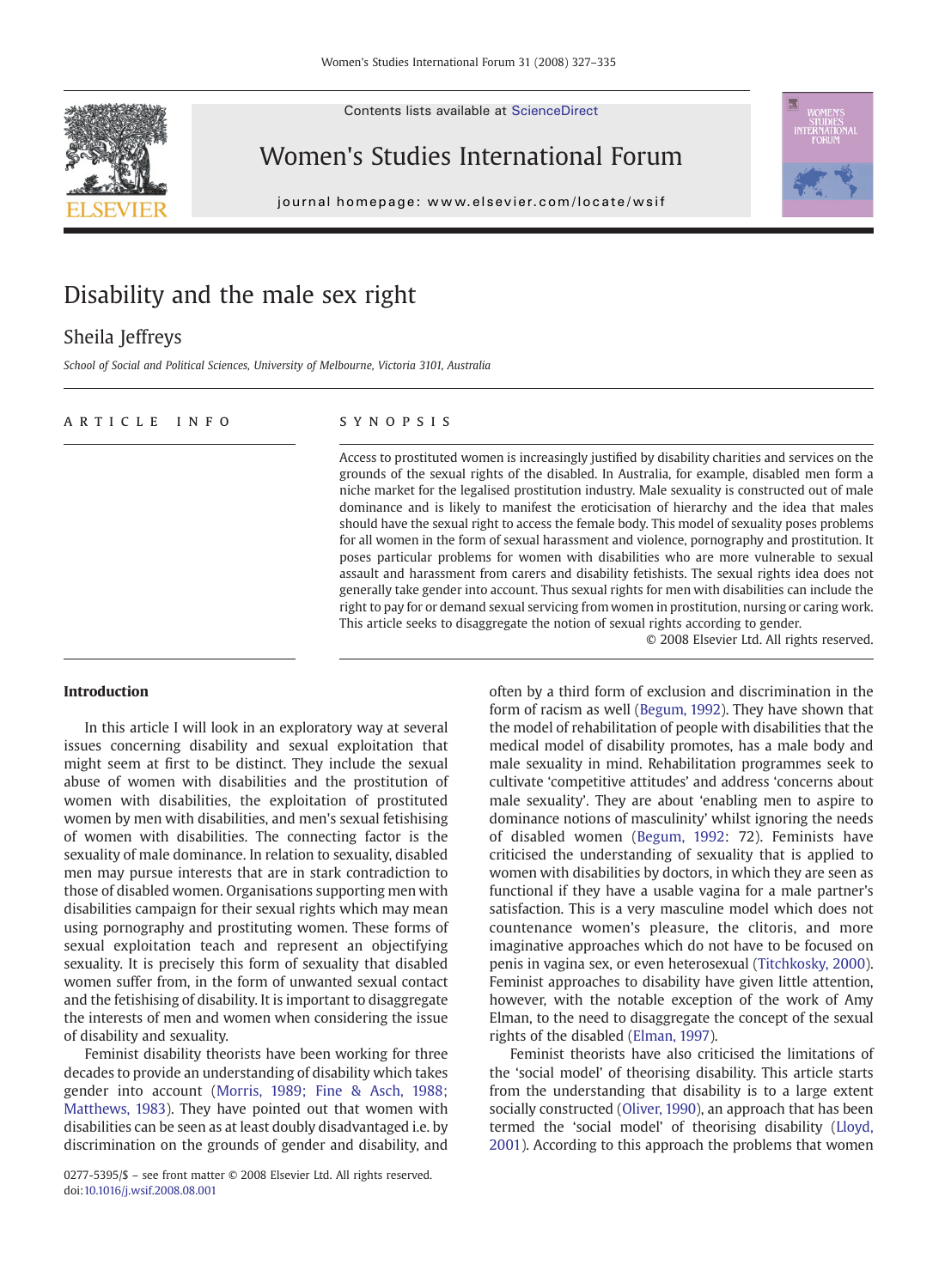with disabilities face are not the sad but inevitable result of a biological or acquired flaw, and an individual responsibility. The disabled experience problems such as violence and penury because the societies in which they live do not acknowledge persons with disabilities and want them to be 'out of sight, out of mind' ([DVIRC, 2003](#page-7-0)). The values of capitalist societies based on male dominance are dedicated to warrior values, and a frantic able-bodiedness represented through aggressive sports and risk-taking activities which do not make room for those with disabilities. Feminist critics have pointed out, however, that the social model can reproduce a form of mind/body split, by downgrading the lived experience of the body which is not merely a social construction. It can serve to obscure the very real experiences of pain, for instance, that women with disabilities face [\(Titchkosky, 2000](#page-8-0)). Women's physical experience of impairment will affect the ways in which they are vulnerable to men's violence, and the forms that this takes. But sexual violence against women with disabilities is also a classic example of how the problems of disability are socially constructed. This violence is founded on the male sex right, a construction of male dominance, and enabled by economic, mobility and emotional factors that women with disabilities suffer as a result of the obstacles placed in the way of their integration into an able-bodied world.

The sexuality of male dominance is based upon what the political theorist, Carole Pateman, calls the 'male sex right' [\(Pateman, 1988\)](#page-8-0). This is the privileged expectation in male dominant societies that men should have sexual access to the bodies of women as of right. Such societies organise delivery of this access to men, and the removal of obstacles, in various ways. This can be through the provision of legalised prostitution or the tolerance of illegal prostitution. It can be through enabling the creation of other aspects of the prostitution industry such as pornography, strip clubs and sex phonelines ([Jeffreys, in press-a](#page-8-0)). It can be through child marriage in traditional societies or the early sexualisation of children in the west ([Moschetti, 2006\)](#page-8-0).

In relation to disability this law of the male sex right leads men and boys to sexually abuse women, girls and boys made vulnerable to them by virtue of their dependence on male carers, or through institutionalisation. It leads to the provision of prostituted women to men with disabilities (see [Sullivan, 2007\)](#page-8-0), the provision of what are euphemistically called 'sex surrogates', or even the requirement that nurses and carers masturbate men with disabilities, which is called 'facilitated sex' [\(Earle, 2001;](#page-7-0) [Davies, 2001](#page-7-0)). It also leads men who fetishise and get sexually excited by women's disabilities to harass women amputees and seek sexual access to women with disabilities through various forms of exploitation and trafficking, the mail order bride business, prostitution and pornography ([Elman, 1997](#page-7-0)).

The fetishising of disability comes from the way in which, under male dominance, male sexuality is constructed to eroticise hierarchy and to objectify. As the radical feminist legal theorist, Catharine MacKinnon, points out, gender is a hierarchy, and it is the eroticising of male dominance and female subordination that forms the foundation of what is commonly understood as sex in male dominant culture [\(MacKinnon, 1989; Jeffreys, 1990](#page-8-0)). The eroticising of hierarchy by men is not restricted to gender. Other forms of hierarchy are eroticised too, such as age in paedophilia, race in relation to the racist sexual stereotyping that underpins the male interests of using exotic prostituted women, such as those who have been trafficked or are available in sex tourism destinations ([Jeffreys, 1997](#page-8-0)). Disability provides another hierarchy for eroticisation. Women with disabilities offer the double delights of gender inequality and disability as sources of sexual satisfaction to dominant male sexuality. Thus some men come to fetishise women's disability [\(Elman, 1997\)](#page-7-0). Some of those men who sexually fetishise disability seek to become disabled themselves, usually through amputation of limbs [\(Elliott, 2003\)](#page-7-0). This condition is commonly called amputee identity disorder or BIID (Body Identity Integrity Disorder). The power and influence of the male sex right is indicated in the fact that a movement to get amputation of healthy limbs available to such men is under way with the support of respected psychiatrists and surgeons, such as the editor of the US Diagnostic and Statistical Manual, Michael First ([First, 2004](#page-7-0)).

Despite the rather clear differences in the ways in which male and female sexuality are constructed under male dominance, when disability studies have approached the issue of sexuality they have not usually disaggregated the interests of women with disabilities from those of men with disabilities. When sexuality is addressed in the literature this often fails to mention the problem of sexual exploitation that women with disabilities face. The definition of sexual exploitation that I use comes from the United Nations Draft Convention Against Sexual Exploitation (1991) in [Defeis](#page-7-0) [\(2000, p. 335\)](#page-7-0).

Sexual exploitation is a practice by which person(s) achieve sexual gratification, or financial gain, or advancement, through the abuse of a person's sexuality by abrogating that person's human right to dignity, equality, autonomy, and physical and mental wellbeing. (For discussion of this Draft Convention and the text see: [Defeis, 2000](#page-7-0)).

Prostitution and pornography are included in this understanding as sexually exploitative practices. In this article sexual exploitation means gaining access to sexual use of a person's body by means of any form of unequal power e.g. payment, force or its threat, emotional manipulation by someone in a position of power, superior age or knowledge. It is distinguished from wanted sexual interaction with equal desire and pleasure for both partners, freely entered into.

#### Unwanted or coercive sex in relationships and from carers

International research suggests that women with disabilities suffer significantly more from sexual violence than other women [\(Elman, 2005](#page-7-0)). In general women with disabilities are 'assaulted, raped and abused at a rate of at least two times greater than women without, yet are less likely to receive assistance or services if they experience violence' [\(DVIRC, 2003,](#page-7-0) p. 12). Some forms of abuse are unique to women with disabilities. Sexual abuse of a woman with a disability may include, for example, forced sterilisation or forced abortion [\(DVIRC, 2003](#page-7-0): 12). Lack of sex education for girls with disabilities can contribute to their vulnerability to male sexual use. Also women with disabilities, 'face alarming rates of violence from paid and non-paid carers' ([DVIRC, 2003:](#page-7-0) 23).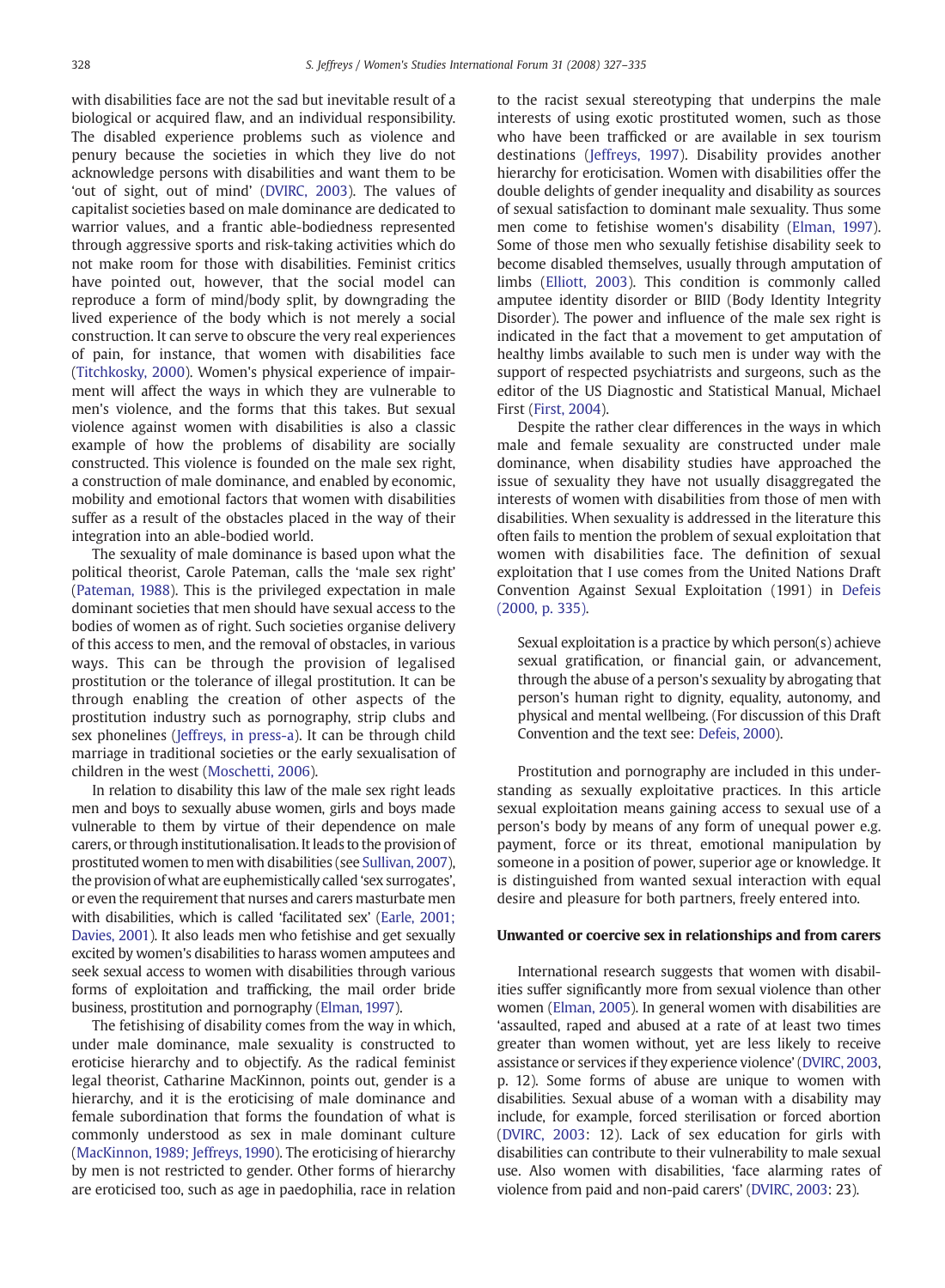Feminist scholars have paid considerable attention to the problem of unwanted sex in the relationships of able-bodied women in the last decade [\(Jejeebhoy, Shah & Thapa, 2005;](#page-8-0) [Gavey, 2005; Phillips, 2000\)](#page-8-0). The difficulties for women with disabilities, however, are likely to be greater than those of girls and women without for several reasons. These include self esteem and body image problems which may make them more easily manipulated emotionally ([Hassouneh-Phillips &](#page-7-0) [McNeff, 2005\)](#page-7-0). Physical or intellectual disabilities, mobility problems or dependence upon carers, make it more difficult for them to protect themselves against unwanted touch and sexual contact. Women with high degrees of physical impairment, may suffer disproportionately low 'sexual and body esteem' ([Hassouneh-Phillips & McNeff, 2005:](#page-7-0) 227). A study of women with high degrees of physical impairment found that they were vulnerable to 'getting into and staying in abusive relationships over time' because they saw themselves as sexually inadequate and unattractive [\(Hassouneh-Phillips](#page-7-0) [& McNeff, 2005:](#page-7-0) 227). These women are less likely to marry than other women with disabilities and this may make them more likely to suffer abuse rather than face loneliness and lose the person who cares for them 'For some women, these disadvantages translate into an increased tolerance of abuse in intimate partner relationships out of fear that no one else will want or care for them' ([Hassouneh-Phillips & McNeff,](#page-7-0) [2005](#page-7-0): 229).

Research shows that 40–72% of women with physical disabilities 'have been abused by an intimate partner, family member, caregiver, health care provider, or other service provider' [\(Hassouneh-Phillips & McNeff, 2005:](#page-7-0) 229). These statistics cover abuse in general and make no special mention of sexual abuse, for which figures are difficult to obtain. But one particularly poignant quote from the 2005 study suggests that women with disabilities might allow men to engage in abusive sexual behaviours towards them out of a desperate desire to hold onto the relationship, 'my main thing that I think my relationship with my men is to please my man… and so I do everything that I can do to please. Because it's constantly in my head  $-$  am I pleasing him sexually?' ([Hassouneh-Phillips & McNeff, 2005](#page-7-0): 237). The prolonged exposure to abuse that some women with disabilities suffer because of the restrictions to mobility and lack of alternatives they suffer in a society which is not organised to ensure their integration, leads to increased risk for 'negative health outcomes including injury, chronic pain, depression, posttraumatic stress disorder, substance abuse, homicide and suicide' [\(Hassouneh-Phillips & McNeff, 2005](#page-7-0): 237).

Douglas Brownridge's study in Violence Against Women on partner violence against women with disabilities found that the women had a 1.4 to 1.9 times greater likelihood of physical violence than other women over the previous 5 years, with the greatest disparity in relation to 'more severe forms of violence' [\(Brownridge, 2006](#page-7-0): 812). But sexual violence was much the most common form of violence they experienced. Women with disabilities were three times more likely to report 'being forced into sexual activity by being threatened, held down, or hurt in some way' [\(Brownridge, 2006](#page-7-0):812). The research found that the male partners of women with disabilities were 1.5 times more likely to 'engage in proprietary behaviors' than those of other women ([Brown](#page-7-0)[ridge, 2006:](#page-7-0) 818). The increased risk of violence suffered by

the women with disabilities in this study is attributed to 'ideologies of patriarchy and male sexual proprietariness which were particularly strong in these relationships' ([Brownridge, 2006:](#page-7-0) 818). Brownridge's research focused on partner violence and the researcher was careful to point out that women with 'developmental disabilities' and the most severe forms of disability, were less likely to be partnered, though research suggests that they receive a particularly severe degree of violence. As Amy Elman, whose earlier work was the first to examine the issue of men's sexual fetishising of women with disabilities [\(Elman, 1997\)](#page-7-0) has commented in her more recent work, it is important to pay attention to distinguish the ways in which women and girls are sexually exploited in relation to different forms of physical, mental health and intellectual disability ([Elman, 2005](#page-7-0)).

Another recent study echoed Brownridge's conclusions, finding a high rate of sexual assault amongst women with disabilities ([Martin et al., 2006\)](#page-8-0). This study, too, found that there was a considerable discrepancy between the rates of physical violence, which were not significantly more than for women without disabilities, and the rate of sexual assault, which was 4 times the rate of other women. It found that young and non-white women, unmarried women and employed women were more likely to be assaulted.

The sexual abuse of women with psychiatric disorders or intellectual impairment, however, is not just perpetrated by carers or other residents in care homes or institutions. It can take the form of sexual exploitation in the prostitution industry. The feminist movement has been split in recent years between those who see prostitution as violence against women ([Barry,](#page-7-0) [1995; Jeffreys, 1997; Stark & Whisnant, 2004](#page-7-0)), and those who use the language of neo-liberalism to normalise that form of men's behaviour by defining prostitution as 'sex work', speaking of women's choice and agency in entering prostitution, and describing prostituted women as entrepreneurs [\(Pattaniak,](#page-8-0) [2002; Lisborg, 2002\)](#page-8-0). My perspective is that prostitution is harmful to all women. But prostitution depends upon the exploitation of the most vulnerable and marginalized of women, indigenous women, trafficked women, as the business can find it difficult to attract women who have other opportunities to earn a living. As a result, women with mental health problems and intellectual impairment are vulnerable to exploitation in the industry.

#### The prostitution of women with disabilities

In legalised prostitution systems, such as those in most states of Australia, women with psychiatric disorders or intellectual disabilities are exploited in brothel prostitution. In Australia the legal brothel and strip club industry was worth 2 billion Australian dollars in 2006 according to an industry report [\(IBIS World, 2007,](#page-7-0) p. 4), though the illegal industry, much of it in the grip of organised crime, still makes up around 80% of the industry [\(Sullivan, 2007,](#page-8-0) p. 202). There is no evidence to suggest that women with disabilities are being deliberately employed in prostitution but there are indications that women suffering intellectual impairment are particularly vulnerable to being exploited in the industry. Prostitution may offer the only form of 'work' that a woman with a disability is able to access, especially if a woman is subject to periods of psychological wellness and periods of illness and unable to hold down regular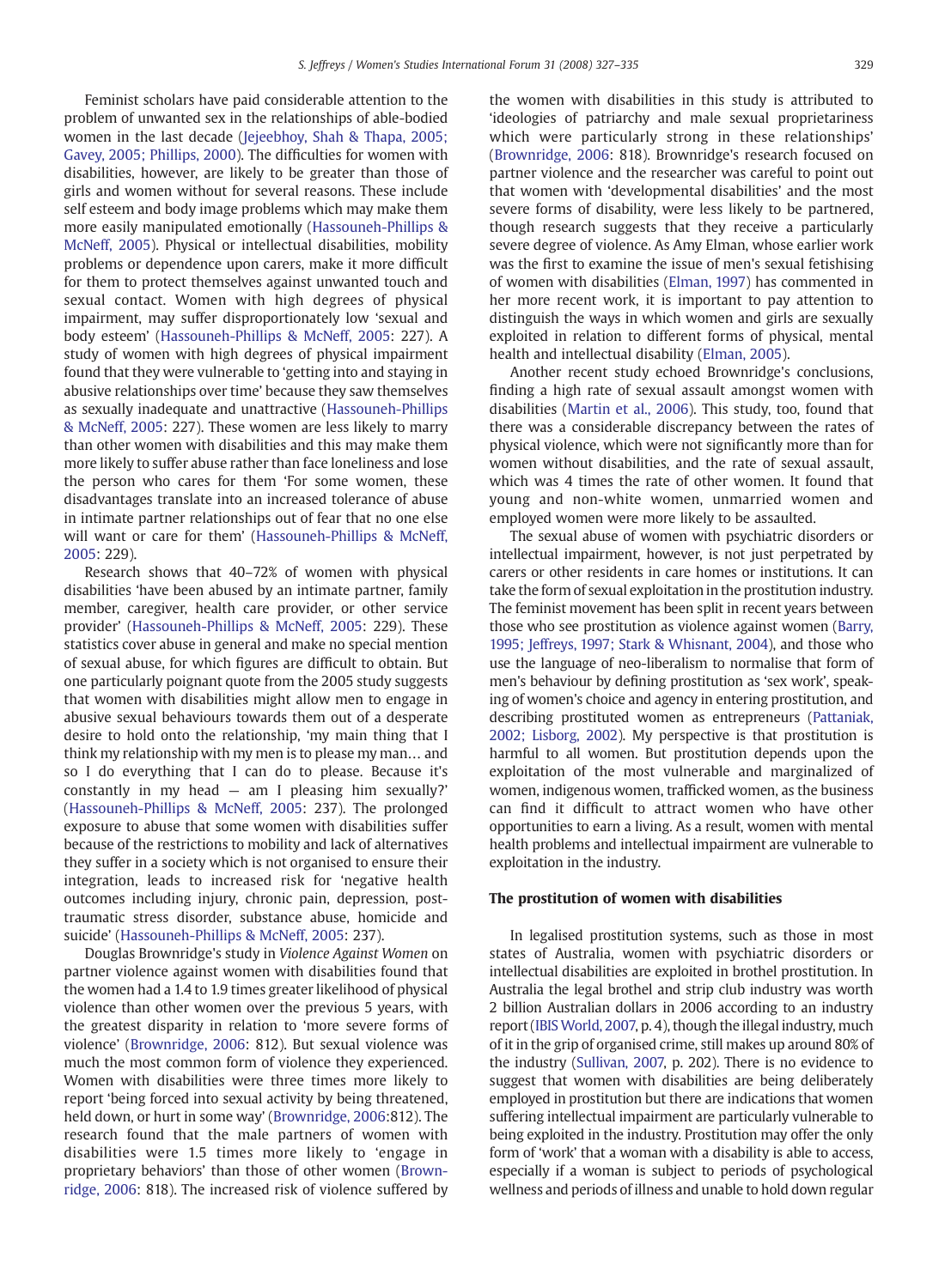employment. Women with intellectual disabilities may be particularly susceptible to the inducements of pimps and easily manipulated in prostitution.

Sexual exploitation of women with disabilities is not necessarily understood to be a problem in relation to the legal industry. Under the Australian state of Queensland's criminal code, however, it is an offence to have carnal knowledge of someone who is defined as having an 'intellectual impairment' [\(Carrick, 2006\)](#page-7-0). Participants in a discussion about the issue of prostitution and disability on Australia's National Radio (see [Carrick, 2006](#page-7-0)) argued that this was an abuse of the rights of people with disabilities. The prohibition on women with intellectual disabilities being exploited in brothel prostitution was unfair, Delaney and Candy, from SSPAN, Sexual Service Providers Advocacy Network, considered.When asked whether a woman with the mental age of 10 should be allowed to work in a brothel, however, Delaney said she thought not. But the SSPAN spokeswomen pointed out that the prohibition also potentially prohibited women suffering mental illness from being prostituted in brothels. Someone with bipolar disorder, for instance, 'who may get psychotic from time to time, somebody with severe depression, who may be good for some periods, not so good at other periods, who may be stabilised on medication' ([Carrick, 2006\)](#page-7-0). This raises the question of whether prostitution is a good work choice for women suffering depression when the rates of depression in prostituted women or those who have managed to leave prostitution are so high, and many other mental health conditions such as post-traumatic stress disorder have been identified in prostituted women ([Farley, 2003\)](#page-7-0).

Evidence about the exploitation of girls and women with disabilities in prostitution is anecdotal at present. No research has been conducted into the percentage of prostituted women who fall into this category. But the anecdotal evidence suggests that girls with disabilities are being prostituted. In April 2007 a convicted double police murderer named Bandali Debs appeared before a court in Melbourne charged with the murder of an 'intellectually disabled teenager' whom he shot after 'having sex' with her [\(Jenkins, 2007,](#page-8-0) p. 5). Kristy Mary Harty's body was found in undergrowth in the bush and she is described as having been 'working as a masseuse and was prostituting herself to drivers at Dandenong the day she died' ([Jenkins, 2007,](#page-8-0) p. 5). Evidence of such exploitation is only available when media reports of court cases related to prostitution choose to mention the disability, as in a case from New Zealand, which decriminalised prostitution in 2003. In 2005 a male illegal brothel owner was prosecuted for employing two underage prostituted girls in a brothel, supplying drugs, and paying for sex with a minor. The 14 year old girl is described as being drug addicted and the 16 year old as having 'severe learning difficulties' [\(Henzell, 2005,](#page-7-0) p. 3). The offence was underage prostitution since there is nothing in the New Zealand legislation to prohibit the prostitution of those with intellectual disabilities.

When women with disabilities are used in the prostitution industry in Australia this is incidental and the disabilities are not highlighted so as to appeal to disability fetishists. Male disability fetishists, however, do deliberately target women with disabilities. In the age of the Internet, the male sexual interest of fetishising disabilities in women has expanded and been normalised by websites offering pornography and services such as the ordering of mail order amputee brides.

#### Disability fetishism

All manner of women's disabilities are offered to 'devotees' on sites such as ampulove. The range of pornography on offer demonstrates that there are men who get sexually excited about everything from braces on teeth and braces on legs to amputation ([Elman, 1997](#page-7-0)). Amputation is the most common interest and offers three sub-specialisations. Devotees are those men who get sexual satisfaction from women's disability, particularly limb amputation. Pretenders are those who pretend to be amputees or disabled themselves by tying one leg up behind them or using wheelchairs. Wannabes are those who seek actual amputations, preferably in hospitals and through public health services. The latter two categories, though overwhelmingly male, may include some women. The male behaviour of disability fetishism originates in the construction of male sexuality to eroticise power difference. Men's expectation that they may pursue, approach and stalk women with disabilities, make them into pornography and sexually exploit them in prostitution and as mail order brides, is an aspect of the male sex right.

It is the devotees that create the most difficulties for women with disabilities. They may harass amputee women in the street, join organisations and attend conferences that support amputees in order to derive sexual satisfaction from seeing stumps and getting close to them, or even become prosthetists. Material from the Amputee Coalition of America shows how this latter form of sexual abuse works. According to the ACA, women amputees are harassed on the Amputee Web Site, which is a facility set up to serve amputees. They are stalked by 'devotees' (Amputee-online, n.d.). The result is that 'Many amputees fear revealing the fact that they are amputees in case a devotee without moral fibre sexually harasses them via e-mail' (Amputee-online, n.d.). They are advised, 'if a person starts asking you various questions about crutches, clothing, do you go to bars, shoes and other habits, BE SUSPICIOUS!' (Amputeeonline, n.d.).

The website held a debate on the issue of devotees. Members of ACA wrote about their response to devotee interest in female amputees in the organisation. Gracie Rossenberger, board member of ACA, when asked what her concerns were about devotees, responded, 'These are individuals who are enamoured with the maimed bodies of human beings. They repulse me' [\(Amputee-online, 2000](#page-7-0)). She worries that the presence of devotees will keep members away from the ACA. They should not have to 'work up the courage to come to a meeting' and have to worry about 'unaccompanied women … walking to their room unescorted, going to the pool and having deviants take their pictures' [\(Amputee](#page-7-0)[online, 2000\)](#page-7-0). She is concerned as more and more children become involved in the organisation that devotees will attempt to 'interact with the children'. She worries that they get into 'professional positions' where they can 'use us to feed their fascination on a daily basis' and does not want to have to 'question and squirm every time a prosthetist touches me because I don't know if he is or isn't a devotee'. She asks, 'How safe can we feel standing there partially dressed, totally vulnerable and exposed wondering if there is a hidden camera taking our picture that will end up in next month's "new attractions" on the internet. There are so many women whose pictures have been taken without their awareness that are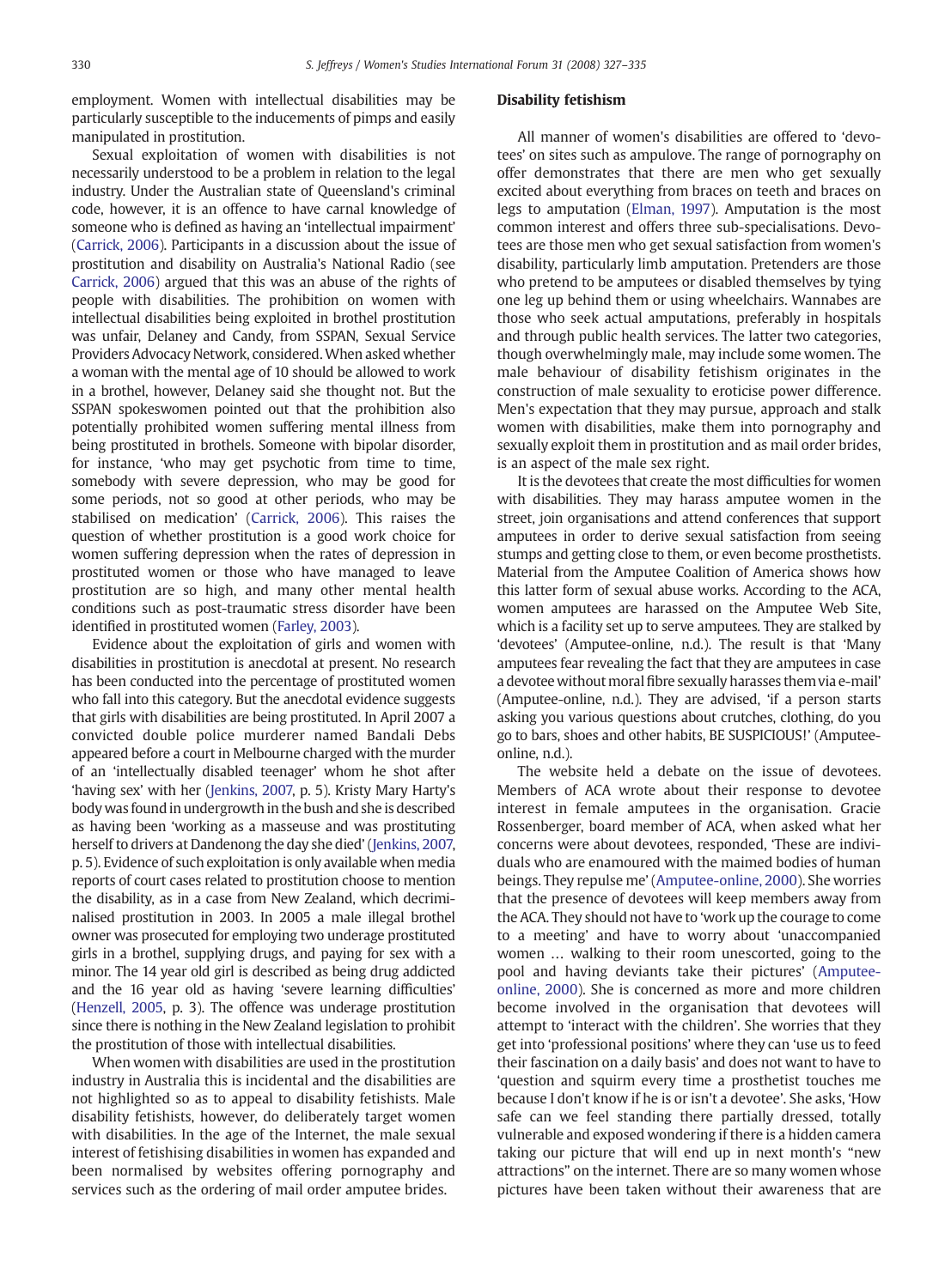now being viewed and used for fantasies by this population and we have no way to stop this hideous invasion of our privacy' [\(Amputee-online, 2000\)](#page-7-0).

In the same discussion Carol Wallace wrote 'Attending conferences these days feels like being in a "meat market" as they hang around the sidelines hoping to catch a "glimpse" of our stumps' ([Amputee-online, 2000](#page-7-0)). Some women, she says, 'unknowingly wear clothing that exposes their stumps' which provides the 'turn on they are looking for' to the point of excess. As she reports, '"Over-stimulated to the point of emotional shutdown" is how one devotee so aptly described his experience of seeing so many of us in one place. How nice to know our loss is someone else's "overload"'. She asks 'What level of trust can you have in a man who might leave you for a "prettier" stump?' [\(Amputee-online, 2000\)](#page-7-0). She explains the involvement of some amputee women in the creation of pornography for devotees by the fact that they have 'no other way to earn a living and there is big money in the selling of pictures'. There is even trafficking in amputated women, she states, 'Foreign women are a target of devotees, who bring them to the United States and set them up as prostitutes for their population to use. For many of these women their new lifestyle is a step above the way they were living before coming here' [\(Amputee-online, 2000\)](#page-7-0). Men's amputee fetishism is, thus, a source of harassment and distress to women amputees. The infiltration of fetishists into amputee networks makes places of potential safety and support into places of danger.

The sexual interest that devotees have in women with disabilities is, in some cases, transferred onto their own bodies with the result that they become 'pretenders' or 'wannabes'. 'Pretenders' go around in wheelchairs or with one leg constantly bent upwards simulating disability, whereas 'wannabes' seek to have limbs amputated. The desire to have limbs amputated is overwhelmingly a male preoccupation. Recently, 'wannabes' have created a political movement to demand toleration, and limb amputation on the public health service [\(British Broadcasting Corporation, 2000; Furth &](#page-7-0) [Smith, 2002; Elliott, 2003\)](#page-7-0). The desire for limb amputation is called body identity integrity disorder (BIID) by those campaigning for recognition [\(First, 2004](#page-7-0)). As several commentators have pointed out, it is similar to transgenderism ([Jeffreys, 2005, in press-b](#page-8-0)). One similarity is the fact that both interests of men appear to be sexually motivated and forms of masochism [\(Lawrence, 2006](#page-8-0)). In both cases the fetishists themselves proclaim that their disorder has nothing to do with sex, but is rather an issue of 'identity', which can only be resolved through surgical removal of healthy limbs or sexual characteristics i.e. legs or penises.

Both psychiatrists, such as Michael First, and wannabes, such as Greg Furth, are involved in discussions as to whether BIID should be included in the Diagnostic and Statistical Manual, the US encyclopedia of psychiatric conditions which is edited by First ([Furth & Smith, 2002\)](#page-7-0). Such an inclusion would enable limb amputation to be recognised as a form of therapy and mean that it could be performed with public health service funding. In the context of the serious obstacles that people with disabilities have to overcome in their lives in order to find love and sexual pleasure, it might be hard to establish full sympathy with a population of largely male disability fetishists which is seeking state support to become amputees for sexual purposes. The fact that this proposal receives any support reflects the importance attached in male dominant societies to men's desires, however unreasonable.

Men's sexual desires, which are developed out of their unequal power relations with women, are regarded as legitimate and accommodated by male dominant states with the provision of legalised or tolerated prostitution and pornography industries. Men's problematic sexual behaviour in buying access to women and girls causes serious mental and physical harms to the women involved [\(Jeffreys, 2004;](#page-8-0) [Farley, 2003](#page-8-0)), as well as social harms such as organised crime, destruction of relationships and of social amenity ([Sullivan,](#page-8-0) [2007](#page-8-0)). One unfortunate result of the normalisation of this industry is that disability organisations and activists, such as Disability Now in the UK, seek access to the same masculine privilege that other men possess, of sexually exploiting women in prostitution ([Disability Now, 2005\)](#page-7-0). The legalised industry in Australia markets prostitution to organisations for people with disabilities, their carers and men with disabilities as a way to 'educate' men with disabilities sexually, enable them to realize their sexual rights, or reduce their aggression.

#### Prostitution and the sexual 'needs' of men with disabilities

Disability is an important niche for expansion by prostitution industries. The sexual rights of the disabled are employed as a way to make prostitution respectable and to suggest that it serves a noble purpose. Thus the sex industry lobby group, Sexual Freedom Coalition, in the UK, staged a demonstration of disabled men against proposed legislation that would have restricted men's rights to access prostituted women in February 2008 [\(Sexual Freedom Coalition, 2008\)](#page-8-0). A 2008 documentary, aired on Channel 4 in the UK and SBS in Australia, is described in an Australian newspaper review as a 'charming documentary on the sexuality of disabled people'. A disabled man who was taken on a trip to Spain by his parents to access prostituted women in a special brothel for 'people with various disabilities' is filmed making a return trip with two other disabled men ([Schwartz, 2008\)](#page-8-0).

This normalisation of prostitution in the interests of servicing disabled men's 'sexual rights' is supported by the rhetoric about the sexual rights of people with disabilities that is common to much academic and practitioner literature on disability [\(Earle, 2001\)](#page-7-0). Much of the material on sexuality and disability is composed of reasonable arguments for information and training to be supplied to persons with disabilities so that they may understand sexuality, pleasure themselves, develop relationships, and, in the case of men and boys, learn not to engage in unacceptable behaviours such as masturbation in public. But the sexual rights argument goes further and leads to demands that men with disabilities, though gender is never referred to in this literature which is carefully neutral, should not only be able to access pornography and prostitution, but be helped by their carers, including nurses, to do so. The argument has gone so far, under the title of 'facilitated sexuality', that it appears that nurses may be expected to become adjuncts to the sex industry or even a part of it, by directly 'sexually facilitating' men with disabilities themselves ([Earl, 2001](#page-7-0)).

Manifestos of sexual rights have come from several quarters onto the international stage and into human rights discussions in the decades since the sexual revolution. The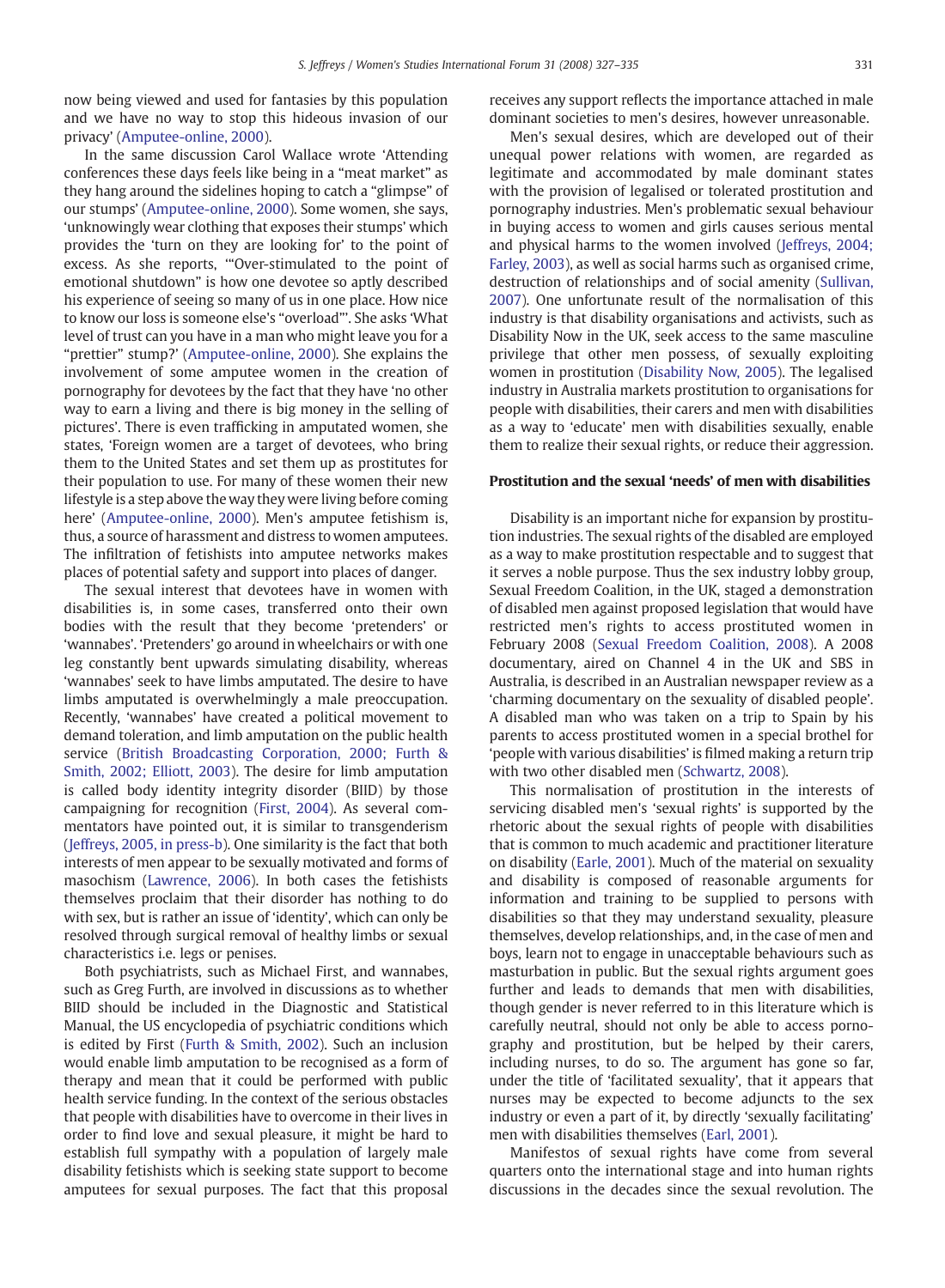manifestos are gender neutral, which is problematic when, under male dominance, male and female sexuality are constructed in such different ways. As [Jennifer Oriel \(2005\)](#page-8-0) has pointed out in her study of the implications of sexual rights arguments for women, not only is sexuality constructed around the male sex right, with its assumed right to access women, but sexual pleasure for men is often specifically constructed out of the subordination of women, through rape, pornography and prostitution. Thus any concept of women's sexual rights must be based upon recognition of the inequality of men and women, of women's vulnerability, and specific understanding of women's right to bodily integrity and not to be sexually exploited. Based on this understanding, the United Nations Convention on Disability, which came into force in 2008, usefully states that 'Every person with disabilities has a right to respect for his or her physical and mental integrity on an equal basis with others' [\(United](#page-8-0) [Nations, 2008](#page-8-0): Article 17). A gender neutral concept of sexual rights, on the other hand, leads directly to the idea that men with disabilities should be able to abuse women in prostitution in the same way as men without disabilities do, despite the fact that rights should be positive in their effects and not bring harm through the infliction of a 'right' upon another.

The normalisation of sexual exploitation in relation to men with disabilities is revealed in a 2005 survey by the UK organisation, Disability Now ([Disability Now, 2005\)](#page-7-0). This revealed the importance of disaggregating the interests of women from those of men since the survey found that it was men with disabilities that were using and wished to use prostituted women. It found that just over one-fifth of men with disabilities in the UK (22.6%) have used sexual services, despite the fact that brothel prostitution is illegal. This figure is double the national male average of 11%. The male respondents would almost all consider doing so if there was a legal, regulated service. The figures were rather different for women, with less than 1% of women having used 'sexual services', although 16.5% had considered it and 19.2% would think about using a legal, regulated service. Disability Now used the survey in support of its call for prostitution in the UK to be legalised. Pornography, too, is argued by some disability rights advocates to be vitally necessary to the sexual rights of the disabled. Thus Tim Noonan, in an article on 'Netporn and the Politics of Disability' states that, 'access to online porn resources is even more crucial and significant for people with disability, often being THE ONLY — rather than ONE of SEVERAL options for consumption and participation' ([Noonan,](#page-8-0) [n.d.](#page-8-0)).

In the state of Victoria in which I live, which has legalised brothel prostitution, brothels specialise in offering 'services' to people with disabilities ([Sullivan, 2007\)](#page-8-0). This is a money spinner for the prostitution industry. Also, by promoting itself as offering education and needed sexual relief to people with disabilities, the industry normalises itself and improves its image. Sexpo, the trade show of the prostitution and pornography industry which is held in state capitals all over Australia to promote prostitution, has a section of the display area dedicated to charities for people with disabilities, such as the Muscular Dystrophy Association, and advertises itself as educating people for sex and lifestyles. The cause of ensuring men with disabilities access to prostitution is well advanced in Australia. In Victoria service providers have an obligation to

support the sexual lifestyles of 'people' with disabilities and this obligation may include access to prostitution ([Sullivan,](#page-8-0) [2007:](#page-8-0) 176). Two Australian organisations exist that are dedicated to enabling men with disabilities to gain access to prostitution. One, Accsex/Access Plus, receives Federal Health Department funding. Another is Touching Base which was created in New South Wales through the support of the prostitution industry in that state and People With Disabilities to 'facilitate the links between people with a disability, their support organisations and the Sex Industry' [\(Touching](#page-8-0) [Base, n.d.\)](#page-8-0). Mainstream health and disability organisations support Touching Base, such as Family Planning Association NSW and The Spastic Centre of NSW. It offers 'professional development' to prostituted women through training them to work with men with disabilities, and promotes prostituted women as 'sex therapists' who can offer specialised services to people with disabilities such as teaching men with intellectual disabilities how to do sex. It advises that disability service providers should institute Sexuality Lifestyle Assistants to provide transport, positioning and other services that will enable men with disabilities to prostitute women.

Touching Base sees residential aged care as another potential niche market for the prostitution industry. According to an article on their website, aged care services arrange for their male clients to access prostituted women. As a 'lifestyle coordinator' in nursing homes commented, carers provide sexual intimacy to elderly men, 'If male patients are fit enough, some homes send them to brothels' ([Gray, 2005\)](#page-7-0). A spokesperson for the Daily Planet brothel, commented, 'It happens all the time. Several of our girls have nursing backgrounds and often still work in aged care… Some homes send men in small groups, so they can chat about it all afterwards, just like the boys…If people are treated with dignity, they feel dignified' [\(Gray, 2005\)](#page-7-0). The Touching Base website features a discussion on the question, 'How does the right that individual sex worker's (sic) have to decline a client, sit with the right of people with disability to access commercial sexual services without experiencing discrimination on the basis of their disability?'. George Taleporos wonders whether brothel managers would find themselves in breach of the Disability Discrimination Act if they failed to provide access to a prostituted woman. Being refused access would, Taleporos considers, 'have a devastating effect on that person's self esteem' [\(Touching Base, n.d.\)](#page-8-0). The fact that such a question can be raised suggests that legalised prostitution educates men in the idea that women are products to be used rather than as persons with a right not to be sexually exploited.

Prostitution is posited as a way that men with intellectual disabilities could be dissuaded from sexually assaulting other persons with intellectual disabilities. This form of sexual assault, predominantly in institutions, and in many cases consisting of repeated abuse of the same victim, is emerging as a worrying issue [\(Bazzo, Nota, Soresi, Ferrar & Minnes, 2007\)](#page-7-0). Thus Anthony Walsh from Family Planning in the Australian state of Queensland says that'our experience at Family Planning Queensland, suggests that many men with significant intellectual disabilities, are perpetrating sexual offences' ([Carrick,](#page-7-0) [2006](#page-7-0)). The answer, he considers, is 'sexuality education and appropriate support' which could help in 'decreasing the risk of sexual assault against vulnerable people in our society' ([Carrick,](#page-7-0) [2006](#page-7-0)). The worrying possibility is that service providers might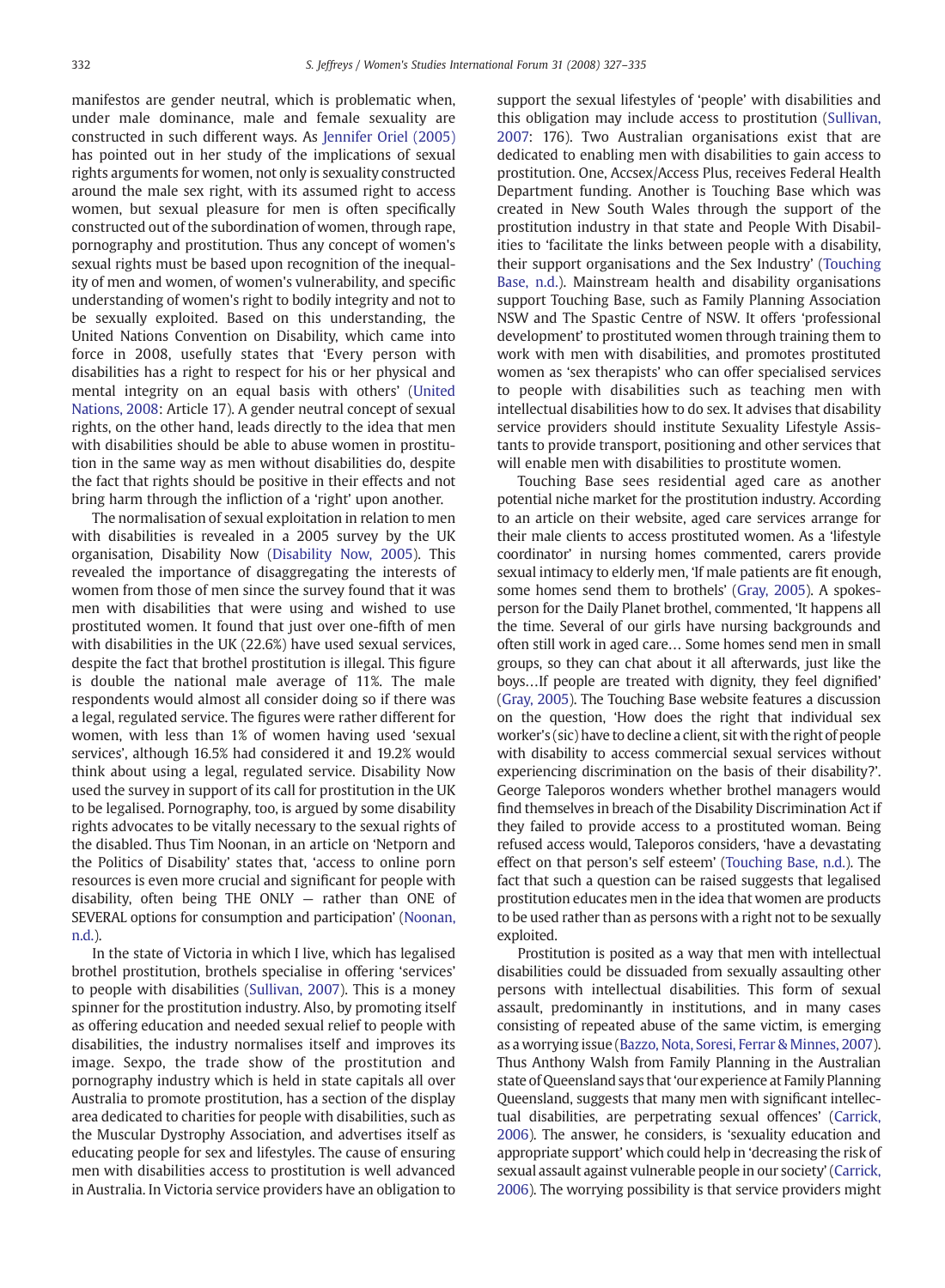consider prostituted women as the appropriate deliverers of this form of 'education', especially when brothels set themselves up as specialists in the field and specially train their workers, as is happening in legalised brothel prostitution in Australia.

The sexual use of prostituted women, who are paid to dissociate emotionally whilst their bodies are entered, is not an appropriate means of sex education, or of reducing men's sexual violence. Rather than teaching boys and men with disabilities about mutual sex, respect for the personhood of women, relationships and intimacy, prostitution teaches the exact opposite. The other implication here is that if men with disabilities are not given access to prostituted women into whom to ejaculate, they may attack others, as if there were a biological sexual drive which, if not satisfied, would naturally lead men to such violence. Prostituted women are already being used as a means to calm down sexually aggressive men with disabilities in Australia, as the stories about clients on the Touching Base website make clear. 'Andy' engaged in problematic behaviour such as stealing women's clothing. He was supported in forming the idea that he wanted to access prostituted women, despite cultural inhibitions that he experienced towards this idea. He began, and continued, to visit prostituted women though he could not remember the visits ([Touching Base, n.d.](#page-8-0)). 'Bill' was violent and aggressive and sexually harassed his carers after an accident affected his speech and the left side of his body. The visit to a prostituted woman that his carers arranged was unsatisfactory because he experienced premature ejaculation. His aggressive behaviour continued ([Touching Base, n.d.](#page-8-0)). The idea that the prostitution of some women will lead to a reduced rate of sexual aggression towards others, the catharsis argument, is a myth which feminists have long sought to dispel in relation to men without disabilities, so it would be hard to see why it should deserve a revived currency in relation to disability ([Jeffreys, 1997](#page-8-0)). Some of those writing in the field of disability studies express the forms of sex education that boys with intellectual disabilities need in ways that would preclude sexual exploitation such as, 'how to express positive attitudes towards their sexuality and their body, share rules promoting self-respect and respect of others, enjoy the greatest degree of autonomy possible, live with one's sexuality within satisfying social relationships, adequately practise safe sexual acts and defend themselves from possible aggressors' [\(Bazzo et al.,](#page-7-0) [2007,](#page-7-0) p. 111). This approach is more likely to be effective in changing sexually exploitative behaviour than the provision of prostituted girls and women, some of whom, after all, may themselves have disabililties.

In countries where prostitution is not legalised and 'sex therapy' cannot be offered in brothels, such as the USA, men with disabilities may have to make do with 'sex surrogates' who can only be obtained through a regular therapist. Sex surrogates are paid, as in prostitution, but are promoted as subtly different. They are recommended in some disability studies literature (see [Aloni & Katz, 2003\)](#page-7-0). In one article by a man with a disability who decided to access a 'sex surrogate' for his first sexual experience, the 'services' offered sound remarkably identical to those of prostitution. Mark O'Brien, who is paraplegic, wanted to be 'held, caressed and valued' ([O'Brien, 1990\)](#page-8-0). But, unfortunately, he was unable to find anyone to have a loving relationship with him. Surrogacy/

prostitution was his recourse. The 'surrogate' undressed him, after his carer delivered him to a friend's home for the experience, and then sucked his penis, instructed him to kiss her breasts and on the second visit managed to get his erect penis into her vagina. There was no 'therapy', just the usual practices of prostitution.

The supposed differences between prostitution and surrogacy are detailed in a document from 'The Sex Institute' in New York [\(Noonan, 2002](#page-8-0)). Sex surrogates provide 'sex therapy' we are told, and are 'mostly female working with heterosexual males'. The difference lies in intent. Thus 'the prostitute's intent' was to immediately 'gratify localised on genital pleasure' whereas the surrogate's intent was 'longterm therapeutic re-education and re-orientation of inadequate capabilities of functioning or relating sexually' [\(Noonan,](#page-8-0) [2002](#page-8-0): 3). There has to be a 'supervising therapist' and the 'usual therapeutic approach is slow and thorough…Exercises are graduated and concentrate on body awareness, relaxation and sensual/sexual experiences that are primarily nongenital.' [\(Noonan, 2002:](#page-8-0) 3). Where appropriate, the surrogate also teaches 'vital social skills and traditional courtship patterns which finally include sexual interaction.' ([Noonan,](#page-8-0) [2002](#page-8-0): 3) None of this happened with Mark O'Brien above, who seems to have got old-fashioned prostitution instead.

Men with disabilities are likely to have difficulties accessing the exploitation of women in pornography and prostitution because of mobility issues or intellectual disabilities. In male dominant cultures where these forms of abuse of women are considered an ordinary expression of men's sexuality the argument has arisen that it is just and fair for the carers of such men, including nurses, to enable this access and thus ensure that men with disabilities have their 'rights'. This is called 'facilitated sex'. This concept creates a conflict of interest between such men with disabilities and their largely female carers, who may have very good reasons for not wanting to supply pornography, help their patients to masturbate, deliver them to brothels or help to position them for sexual intercourse. The carers are likely to be poor migrant women who will be in no position to defend themselves against demands by their clients for such services [\(Lyon,](#page-8-0) [2006](#page-8-0)). This conflict is not necessarily well recognised in the literature. Thus Sarah Earle, a UK nursing studies academic, criticises the 'overriding concern with risk and prevention of sexual abuse and exploitation, to the cost of patients' sexual needs' in literature on sex and disability ([Earle, 2001:](#page-7-0) 434). Earle is not sympathetic to the fact that carers, or personal assistants, may be unenthusiastic about recognising the 'sexual needs' of men with disabilities, and tend to see their clients as expressing 'wants' rather than 'needs' [\(Earle, 1999](#page-7-0)). An article in Learning Disability Practice, gives an indication of the kind of sexual harassment carers experience in one UK setting. The article explains that 'sexual harassment by service users is seen as "part of the job" in many day centres' ([Parkes,](#page-8-0) [2006](#page-8-0): 35). One focus group participant 'described how a male service user targeted her sexually. "He just became completely obsessed…bit like a love/hate thing, you know what I mean, sort of very…er masturbating, you know what I mean? It was quite stressful"' ([Parkes, 2006](#page-8-0): 35).

The discussion of facilitated sex in the UK takes place in a context in which local government funding is 'available to disabled people as direct payments for personal assistance'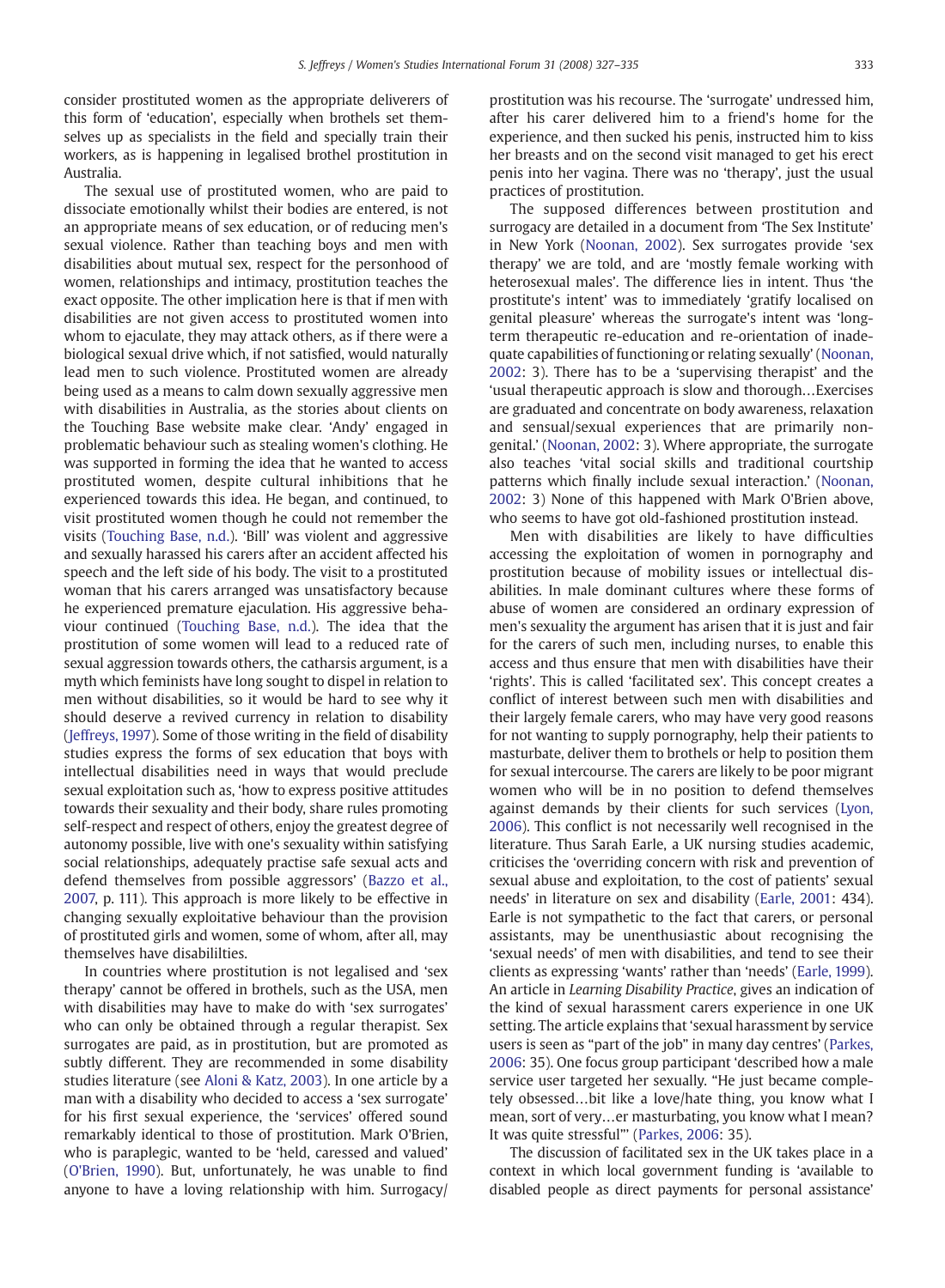<span id="page-7-0"></span>(Earle, 2001: 436). Earle defines 'facilitated sex' as 'ranging from the provision of accessible information and advice to the organisation of sexual surrogacy' (Earle, 2001: 437). It might, she says, include assistance to 'negotiate the price when using the services of a prostitute' (Earle, 2001: 437). More specifically, a person might be required to 'facilitate sexual intercourse between two or more individuals, to undress them for such a purpose, or to masturbate them when no other form of sexual relief is available' (Earle, 2001: 437). Earle uses gender neutral language and may be thinking of female nurses masturbating men with disabilities, a form of unwanted and potentially highly distasteful activity but one within the ordinary expectations in male dominated societies that women should be accessible to men and sexually service them. She does not comment on whether female nurses would be expected to masturbate women with disabilities, or whether male nurses would be expected to do so, or whether women with disabilities would want any of this kind of contact. She does not comment on whether male nurses would wish to masturbate men with disabilities, or whether there would be any demand for such a service. One problem here is that male carers might be able to use the justification of facilitated sex for sexually abusing women in their care. The major problem is that expecting carers to sexually service men is just another form of sexual exploitation. As women in many occupations are developing sexual harassment codes and understandings that they do not, as employees, have to sexually service their bosses, fellow workers, or clients, it seems that some disability rights advocates may be seeking to sexualise nursing and caring in ways that are in direct contradiction to this progress.

Earle (2001: 438) explains that 'for some disabled people, facilitated sex is qualitatively no different to other forms of assistance, such as help with washing, dressing and elimination needs' and suggests that if 'the nursing profession was able to appreciate this lack of distinction, it might be possible for facilitated sex to play a greater role within the provision of holistic care' (Earle, 2001: 438). The provision of 'facilitated sex' such as masturbating men with disabilities will enrich the role of the nurse, Earle argues, by offering nurses 'an opportunity to develop their skills in nursing the whole person. Furthermore, the inclusion of sexuality within a holistic framework would be intellectually and emotionally rewarding and would 'add value' to the role of the nurse' (Earle, 2001: 439).

In the last half of the 19th century, Florence Nightingale, recognised as the founder of the nursing profession, worked to relieve nursing of the stigma of prostitution so that it could become respected ([Woodham-Smith, 1950\)](#page-8-0). Nursing was associated with prostitution because nurses touched men's naked bodies and respectable women were not supposed to do such a thing. Nursing did become a respected profession, but in the twenty first century sexual rights campaigners look set, if they are successful, to make prostitution part of a nurse's job and undo all that good work.

There is a fundamental contradiction involved in the way that disability politics approaches sexual exploitation. Rhetoric about sexual rights which gives men with disabilities the right to prostitute women, and even to demand sexual servicing from carers and nurses, is contradicted by the need to free women with disabilities from sexual exploitation. Prostitution and 'facilitated sex' teach a depersonalised, objectifying form of sexuality to men with disabilities which requires that a woman suffers emotional and/or physical abuse. The issue of the sexual demands that are made of personal carers is an area that is greatly in need of feminist research, to discover how women who are often vulnerable by virtue of financial desperation or even debt bondage, language problems and illegal status are dealing with the expectation, in some cases, that they are available to be prostituted. The discussion of disability and sexuality needs to incorporate feminist understandings of what constitutes sexual exploitation and, where appropriate, disaggregate the interests of women with disabilities from those of men with disabilities.

#### References

- Aloni, Ronit, & Katz, Shlomo (2003). Sexual Difficulties After Traumatic Brain Injury and Ways to Deal with It. Springfield, Illinois: Charles C. Thomas.
- Amputee-online (2000). [www.amputee-online.com/amputation/sept00/](http://www.amputee-online.com/amputation/sept00/sept00wissues.html) [sept00wissues.html](http://www.amputee-online.com/amputation/sept00/sept00wissues.html) downloaded 14/11/2006. The Devotee Issue: Part II -The Opposing View).
- Barry, Kathleen (1995). The Prostitution of Sexuality. New York: NYU Press.
- Bazzo, Giussepe, Nota, Laura, Soresi, Salvatore, Ferrar, Lea, & Minnes, Patricia (2007). Attitudes of social service providers towards the sexuality of individuals with intellectual disability. Journal of Applied Research in Intellectual Disabilities, 20(2), 110−115.
- Begum, Nasa (1992, Spring). Disabled women and the feminist agenda. Feminist Review, 40, 70–84.
- British Broadcasting Corporation (2000). Horizon: Complete Obsession. [www.bbc.uk/science/horizon/1999/obsession\\_script.shtml](http://www.bbc.uk/science/horizon/1999/obsession_script.shtml)
- Brownridge, Douglas A. (2006, September). Partner violence against women with disabilities: prevalence, risk, and explanation. Violence Against Women, 12(9), 805−822.
- Carrick, Damien (2006, 26 September). Sex and Disability in the Sunshine State. Law Report. ABC Radio National, [http://www/abc.net.au/rn/lawreport/](http://www/abc.net.au/rn/lawreport/stories/2006/1743497.htm) [stories/2006/1743497.htm](http://www/abc.net.au/rn/lawreport/stories/2006/1743497.htm)
- Davies, Dominic (2001). Sex and Relationship Facilitation Project For People with Disabilities (SARFP). [www.touchingbase.org](http://www.touchingbase.org)
- Defeis, Elizabeth F. (2000). Draft convention against sexual exploitation. In Kelly D. Askin & Dorean M. Koenig (Eds.), Women and International Human Rights Law, Vol. 2 (pp. 319–348). New York: Transnational Publishers, Inc.
- Disability Now (2005, May). Prostitution should be legal. Accessed 5/9/2007. [www.disabilitynow.org.uk/search/z05\\_05Ma/prostitution.shtml](http://www.disabilitynow.org.uk/search/z05_05Ma/prostitution.shtml)
- DVIRC (Domestic Violence and Incest Resource Centre) (2003). Triple Disadvantage. Out of sight, Out of mind. Melbourne: DVIRC.
- Earle, Sarah (1999). Facilitated sex and the concept of sexual need: Disabled students and their personal assistants. Disability and Society, 14(3), 309-323.
- Earle, Sarah (2001). Disability, facilitated sex and the role of the nurse. Journal of Advanced Nursing, 36(3), 433−440.
- Elliott, Carl (2003). Better than Well: American medicine meets the American dream. NY: Norton.
- Elman, Amy (1997). Disability pornography: The fetishization of women's disabilities. Violence Against Women, 3(3), 257−270.
- Elman, Amy (2005, January). Confronting the sexual abuse of women with disabilities. Applied Research Forum. VAWnet. National Electronic Network on Violence Against Women, 1−11.
- Farley, Melissa (Ed.). (2003). Prostitution, Trafficking, and Traumatic Stress. New York: The Haworth Press.
- Fine, Michelle, & Asch, Adrienne (Eds.). (1988). Women with disabilities: Essays in psychology, culture and politics. Philadelphia: Temple University Press.
- First, Michael B. (2004). Desire for amputation of a limb: Paraphilia, psychosis, or a new type of identity disorder. Psychological Medicine, 35, 919−928.
- Furth, Greg, & Smith, Robert (2002). Amputee Identity Disorder: Information, Question, Answeres and Recommendations about Self-Demand Amputation. Bloomington, IN: 1st Books.
- Gavey, Nicola (2005). Just Sex? The Cultural Scaffolding of Rape. London: Routledge.
- Gray, Sharon (2005, 15 November). Carers with the healing touch  $-$  of sex. Australia: The Age. Melbourne.
- Hassouneh-Phillips, Dena, & McNeff, Elizabeth (2005, Winter). "I thought I was less worthy": Low sexual and body esteem and increased vulnerability to intimate partner abuse in women with physical disabilities. Sexuality and Disability, 23(4), 227−240.
- Henzell, John (2005, 2 August). Employing under-age prostitutes alleged (pp. 3). Christchurch: The Press.
- IBIS World (2007). Sexual Services in Australia. Q9528. IBISWorld Industry Report.